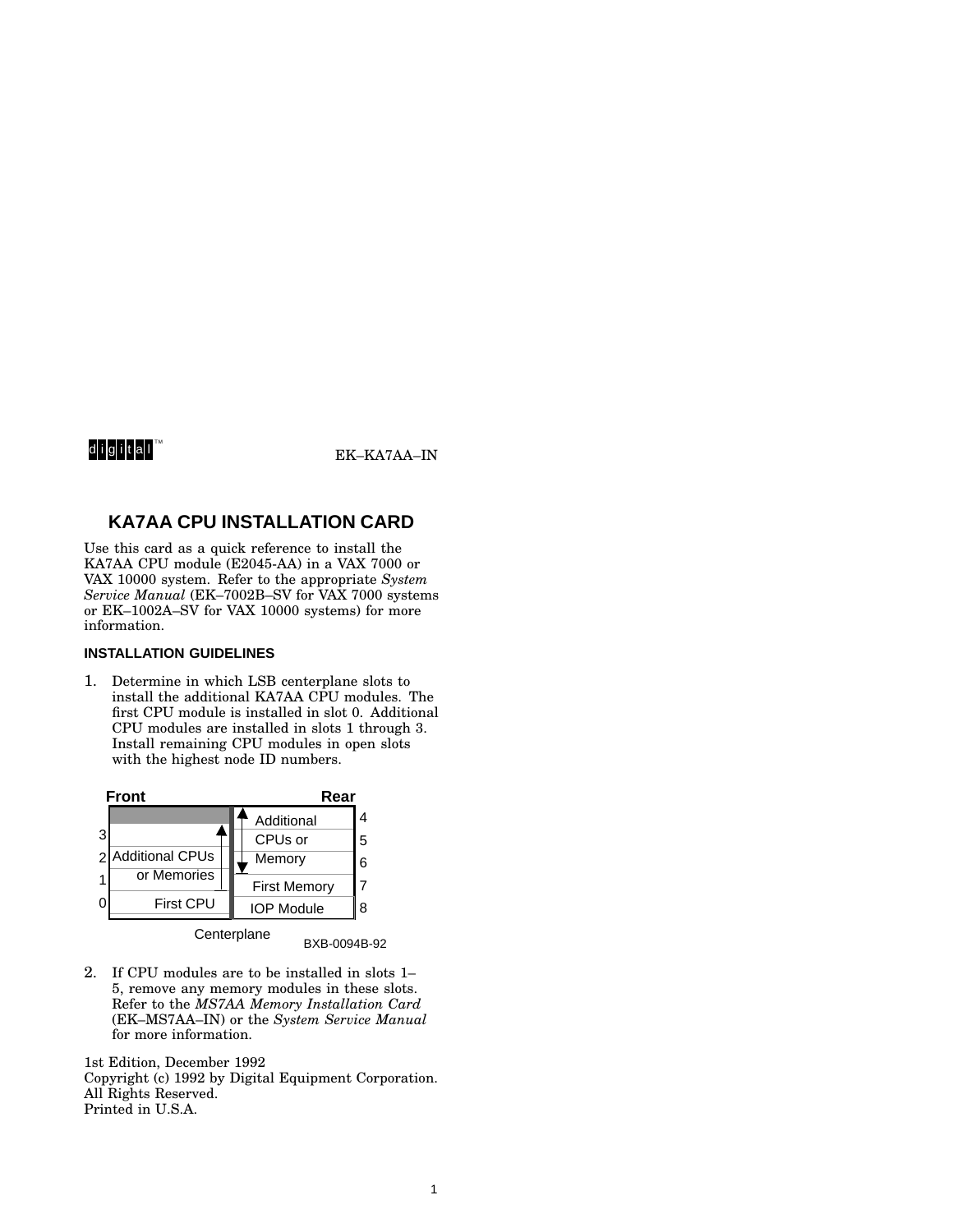## **INSTALLING A KA7AA CPU MODULE**

- 1. Put on an antistatic wrist strap. You must wear a wrist strap when you handle any modules.
- 2. Perform an orderly shutdown of the system.
- 3. Open the cabinet door.
- 4. Release the plate covering the LSB card cage by loosening the two screws on the end of the plate. The plate is connected to the card cage by a cable; push the plate to one side, allowing the plate to be held by the cable.
- 5. Remove the filler modules from the slots where you will install additional CPU modules.
- 6. On the module to be installed, pull out the two black restraining clips to the right and pull the two levers out until they are perpendicular to the front edge of the module.
- 7. Pick up the module to be installed. Align the bottom tracks of the module with the tracks in the card cage slot. Align the top ridge of the module with the track at the top of the card cage slot.

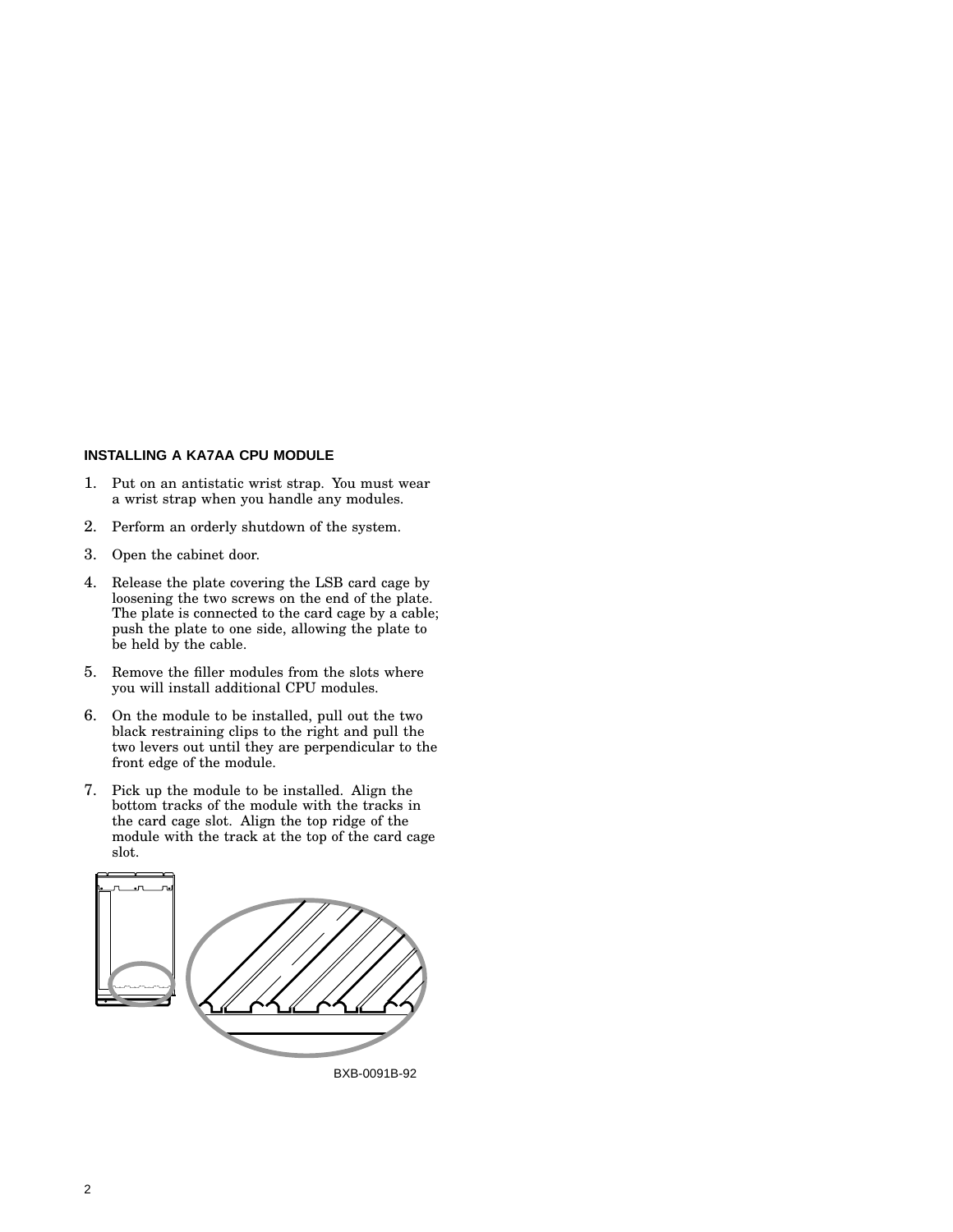- 8. Holding the module level, gently guide it into the card cage. If you encounter any resistance, check the alignment of the tracks and reinsert the module. When the module is fully inserted, the front of the module will be flush with the card cage. The module does not click when it is fully inserted.
- 9. Holding the two metal tabs, push both of them toward the edges of the module simultaneously. Check that the ends of the metal tabs are fitting into the guides of the cage slot. Push the levers toward the module case.
- 10. Snap the black restraining clips across the levers to secure the module.
- 11. Check that filler modules are placed in all unused slots.
- 12. Replace the plate covering the card cage by tightening the two thumbscrews.
- 13. Close the cabinet door.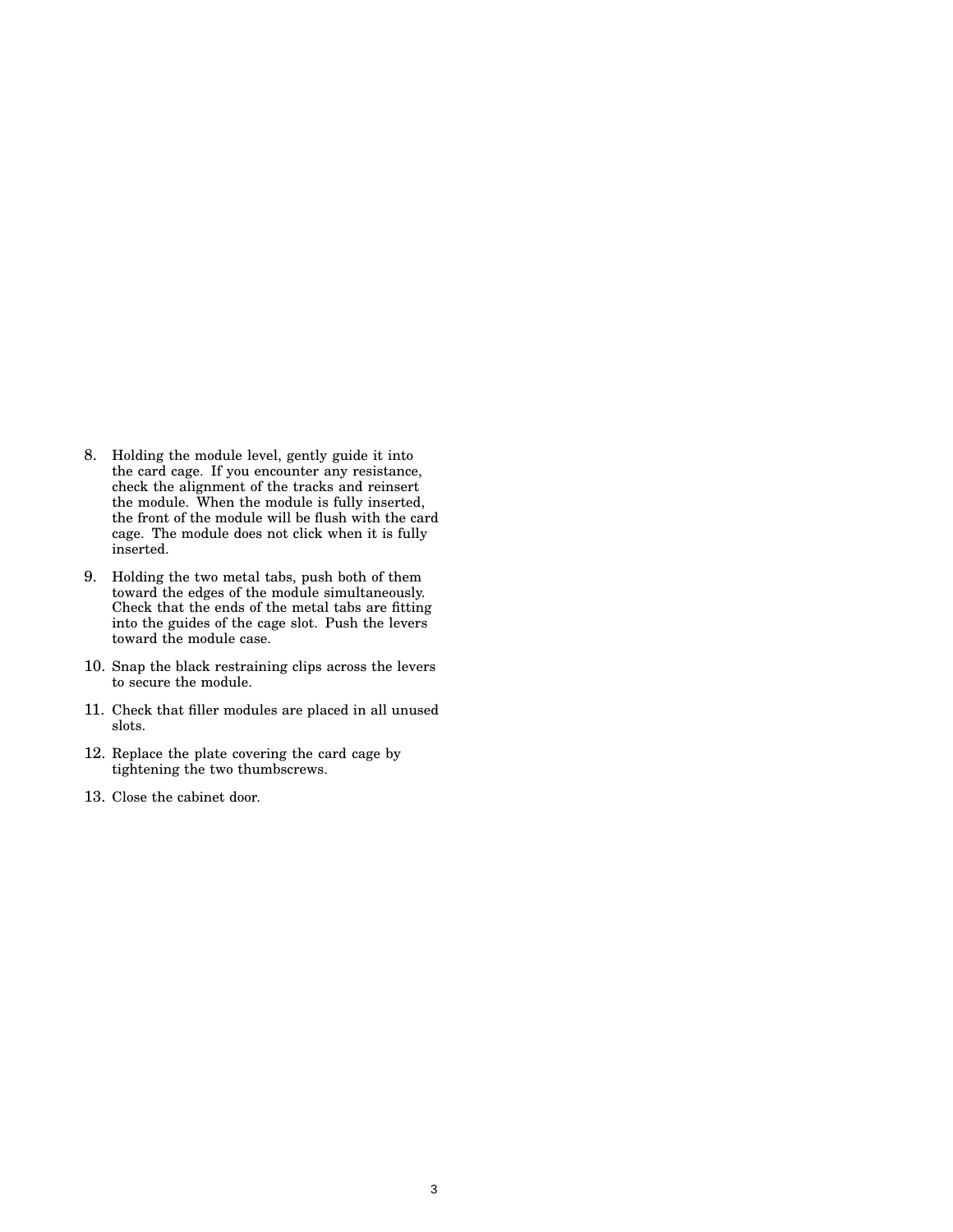#### **VERIFYING THE SYSTEM**

Power up the system by turning the keyswitch from Disable to Enable or Restart. Power sequencing begins, and the system runs self-test.

Check the self-test display to make sure that the system recognizes the new modules. One processor and one memory module were added, at nodes 1 and 6, respectively.

| Е                                                        | D     | с | в | А | 9 | 8         | 7    | 6              | 5         | 4         | 3         | $\overline{a}$ | 1 | 0 | <b>NODE</b><br>#          |
|----------------------------------------------------------|-------|---|---|---|---|-----------|------|----------------|-----------|-----------|-----------|----------------|---|---|---------------------------|
|                                                          |       |   |   |   |   | A         | м    | М              | $\bullet$ | $\bullet$ | $\bullet$ |                | P | P | TYP<br>1                  |
|                                                          |       |   |   |   |   | $\circ$   | ÷    | ÷              |           |           |           |                | + | + | ST1<br>$\overline{2}$     |
|                                                          |       |   |   |   |   | $\bullet$ | ٠    | ٠              |           |           |           |                | Е | в | <b>BPD</b>                |
|                                                          |       |   |   |   |   | $\circ$   | ÷    | ÷              |           |           |           |                | + | + | $\overline{2}$<br>ST2     |
|                                                          |       |   |   |   |   | ٠         |      | ٠              |           |           |           |                | Е | в | <b>BPD</b>                |
|                                                          |       |   |   |   |   | $\ddot{}$ | ٠    | ٠              |           |           |           |                | ٠ | ÷ | ST3<br>$\left( 2 \right)$ |
|                                                          |       |   |   |   |   |           |      |                |           |           |           |                | Е | в | <b>BPD</b>                |
|                                                          |       |   |   |   |   |           |      |                |           |           |           |                |   |   |                           |
|                                                          |       |   |   |   |   |           |      |                |           |           |           |                |   |   | CO XMI<br>$\div$<br>3     |
| ÷                                                        |       |   |   |   |   | +         |      |                |           |           |           |                | ٠ |   | C1 XMI                    |
| ٠                                                        |       |   |   |   |   |           |      |                |           |           |           |                |   |   | C <sub>2</sub>            |
|                                                          |       |   |   |   |   |           |      |                |           |           |           |                |   |   | C <sub>3</sub>            |
|                                                          |       |   |   |   |   |           |      |                |           |           |           |                |   |   |                           |
|                                                          |       |   |   |   |   |           | . A1 | A <sub>0</sub> |           |           |           |                |   |   | ILV                       |
|                                                          |       |   |   |   |   |           |      | .128 128       |           |           |           |                |   |   | 4<br>256Mb                |
|                                                          |       |   |   |   |   |           |      |                |           |           |           |                |   |   |                           |
| Firmware Rev=V1.0-1625 SROM Rev=V1.0-0 SYS SN=GA01234567 |       |   |   |   |   |           |      |                |           |           |           |                |   |   |                           |
|                                                          | P00>> |   |   |   |   |           |      |                |           |           |           |                |   |   | 5                         |

BXB-0087E-92

- **O** The **P** indicates that processors are at nodes 0 and 1. The **M** indicates that memory modules are at nodes 6 and 7.
- The **+** signs on the ST lines indicate that the modules passed their self-tests.
- $\boldsymbol{\Theta}$  The adapters connected on the first channel's XMI (line C0 XMI) passed self-test. One adapter on the second channel's XMI (line C1 XMI) failed self-test.
- **O** These lines show the memory interleave set and size.
- $\Theta$  This line shows the system firmware revision level and serial number.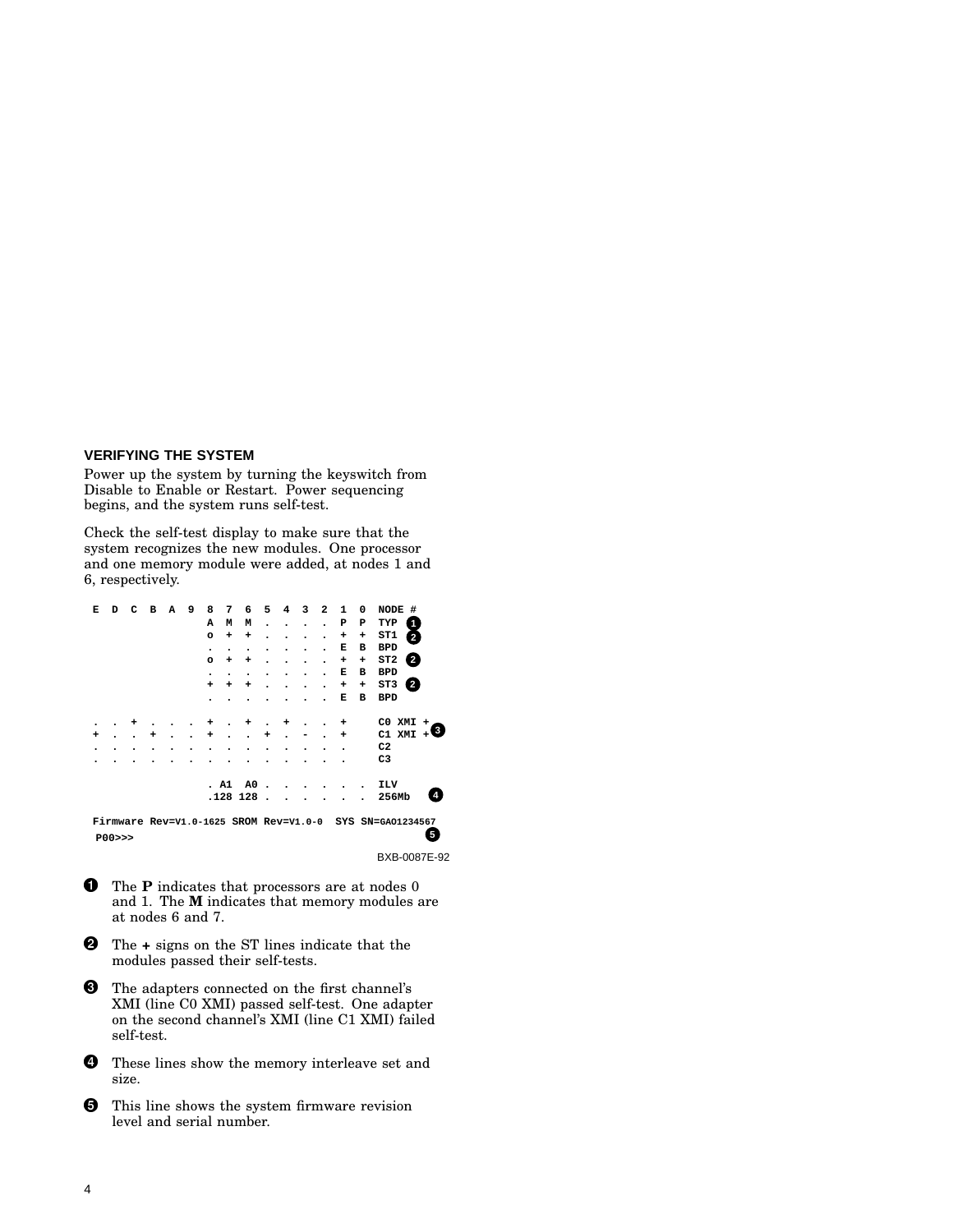#### **Note**

If a CPU module fails self-test, refer to an *Advanced Troubleshooting* manual.

## **UPDATING THE MODULE**

Updating the module involves updating the console firmware and updating the EEPROM. This is done using the Loadable Firmware Update (LFU) Utility, **update -f**, and **update -e** commands.



BXB-0408-92

## **UPDATE THE FIRMWARE**

**Use LFU.** A new CPU module may be at a higher firmware revision than other CPUs in the system. If there is a firmware mismatch, this message is shown:

KA7AA1: Firmware Revision Mismatch V2.00-1234

Use LFU to update the system firmware. Start LFU by booting the console CD on InfoServer on the Ethernet.

1. At the >>> prompt, enter the **boot** command from the InfoServer (for example, >>> **boot exa0 -file ISL\_LVAX\_Vnn**). The ISL file name must be typed in upper case.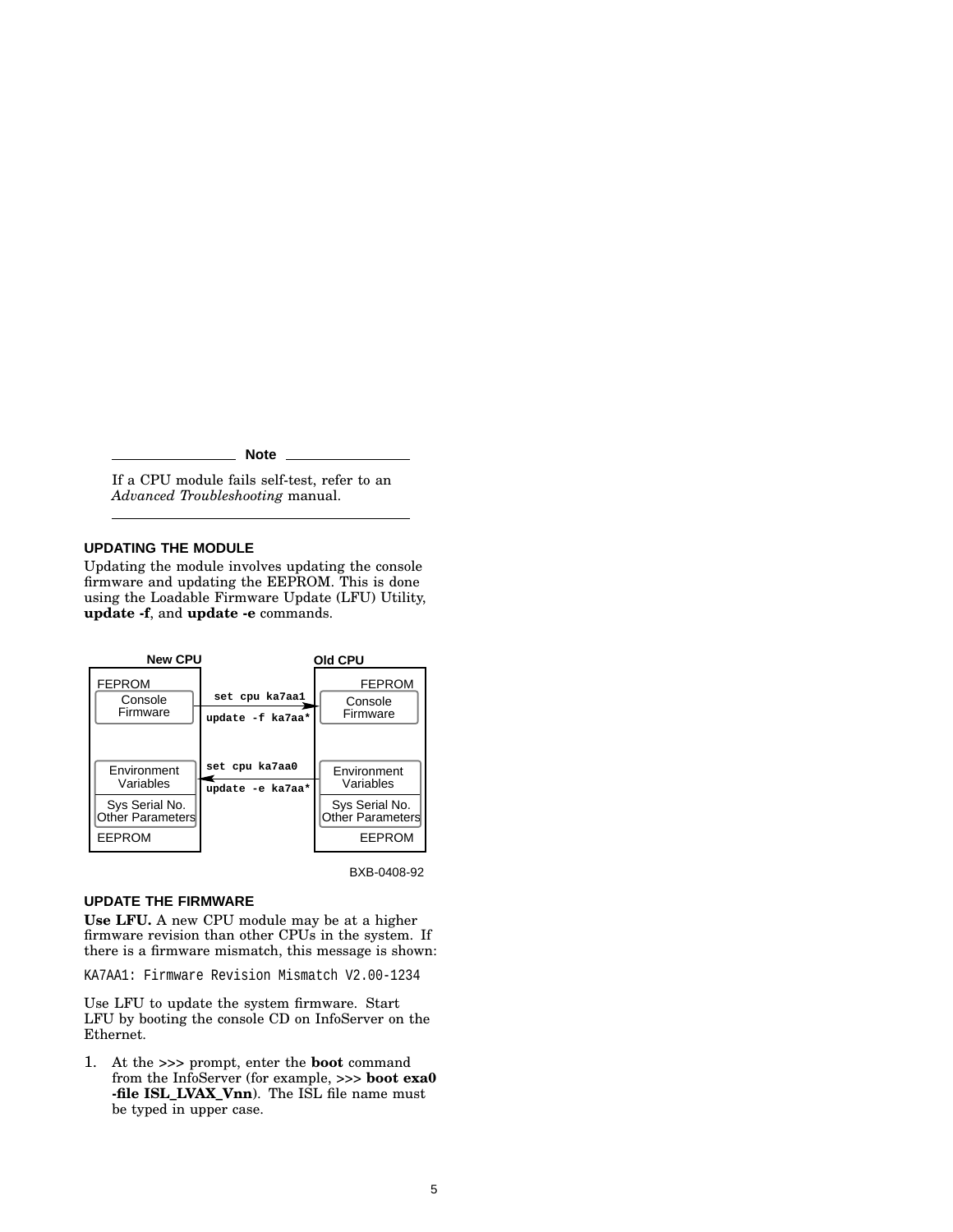- 2. Enter 3, to select Choose Service from the Function menu.
- 3. Enter 1, to select Find Services from the Option menu.
- 4. Enter the number of the service named VAX7000\_ Vnn.
- 5. LFU starts, displays a summary of its commands, and issues its prompt (Function?).
- 6. Use the **show** command to see the current revision of firmware and hardware for every module in the system that contains microcode.
- 7. Use the **list** command to display the inventory of update firmware.
- 8. Use the **update ka7aa\*** command to write new firmware to the CPU modules.
- 9. Now exit LFU by using the **exit** command.

**Use update -f.** If LFU is not available, use **update -f** to update the FEPROMS (flash ROMs) from the new to the old CPUs. Use a wildcard to update all the old CPUs at the same time.

P00>>> set cpu ka7aa1 P01>>> update -f ka7aa\* Update ka7aa0's FLASH ROMs [Y/(N)]? y Updating ka7aa0's FLASH ROMs ... done